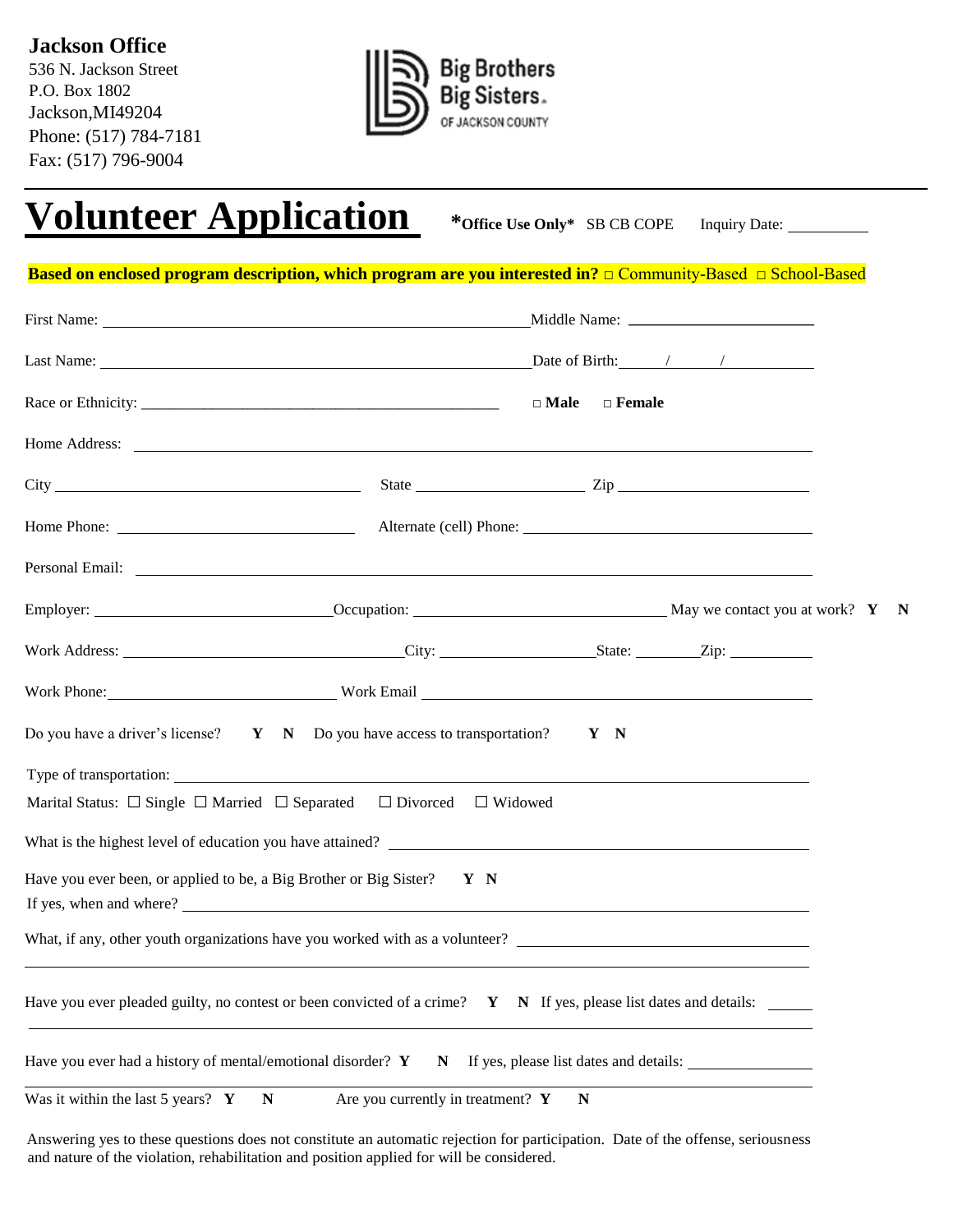536 N. Jackson Street P.O. Box 1802 Jackson,MI49204 Phone: (517) 784-7181 Fax: (517) 796-9004



# **REQUIRED (either spouse/spousal equivalent or family member)**

**SPOUSE/SPOUSAL EQUIVALENT (**someone with whom you are seriously, romantically, or consistently involved in a long-term relationship**) or Family Member (**if you have no current spouse/spousal equivalent).

|                                                                                                                                                                                                                                |                                                                                  |                                               | Male Female |              |  |
|--------------------------------------------------------------------------------------------------------------------------------------------------------------------------------------------------------------------------------|----------------------------------------------------------------------------------|-----------------------------------------------|-------------|--------------|--|
| Home Address: <u>Contract and City City</u> City City State State City City                                                                                                                                                    |                                                                                  |                                               |             |              |  |
|                                                                                                                                                                                                                                |                                                                                  |                                               |             |              |  |
| Personal Email: New York Contract the Contract of the Contract of the Contract of the Contract of the Contract of the Contract of the Contract of the Contract of the Contract of the Contract of the Contract of the Contract |                                                                                  |                                               |             |              |  |
|                                                                                                                                                                                                                                |                                                                                  |                                               |             |              |  |
|                                                                                                                                                                                                                                |                                                                                  |                                               |             |              |  |
|                                                                                                                                                                                                                                |                                                                                  |                                               |             |              |  |
| Do they have a driver's license? $Y \ N$                                                                                                                                                                                       |                                                                                  |                                               |             |              |  |
| Have they ever pleaded guilty, no contest or have been convicted of a crime? $Y \ N$ If yes, please give details and dates:                                                                                                    | ,我们也不会有什么。""我们的人,我们也不会有什么?""我们的人,我们也不会有什么?""我们的人,我们也不会有什么?""我们的人,我们也不会有什么?""我们的人 |                                               |             |              |  |
| Have they ever had a history of mental/emotional disorder? $\bf{Y}$ $\bf{N}$ If yes, please give details and dates:<br>Was it within the last 5 years? $Y \t N$                                                                |                                                                                  | Are they currently in treatment? $\mathbf{Y}$ | N           |              |  |
|                                                                                                                                                                                                                                |                                                                                  |                                               |             |              |  |
| Name of each person living in or spending extended<br>overnights in applicant's household - including adults.                                                                                                                  |                                                                                  | Age                                           |             | Relationship |  |
|                                                                                                                                                                                                                                |                                                                                  |                                               |             |              |  |
|                                                                                                                                                                                                                                |                                                                                  |                                               |             |              |  |
|                                                                                                                                                                                                                                |                                                                                  |                                               |             |              |  |
|                                                                                                                                                                                                                                |                                                                                  |                                               |             |              |  |
|                                                                                                                                                                                                                                |                                                                                  |                                               |             |              |  |
|                                                                                                                                                                                                                                |                                                                                  |                                               |             |              |  |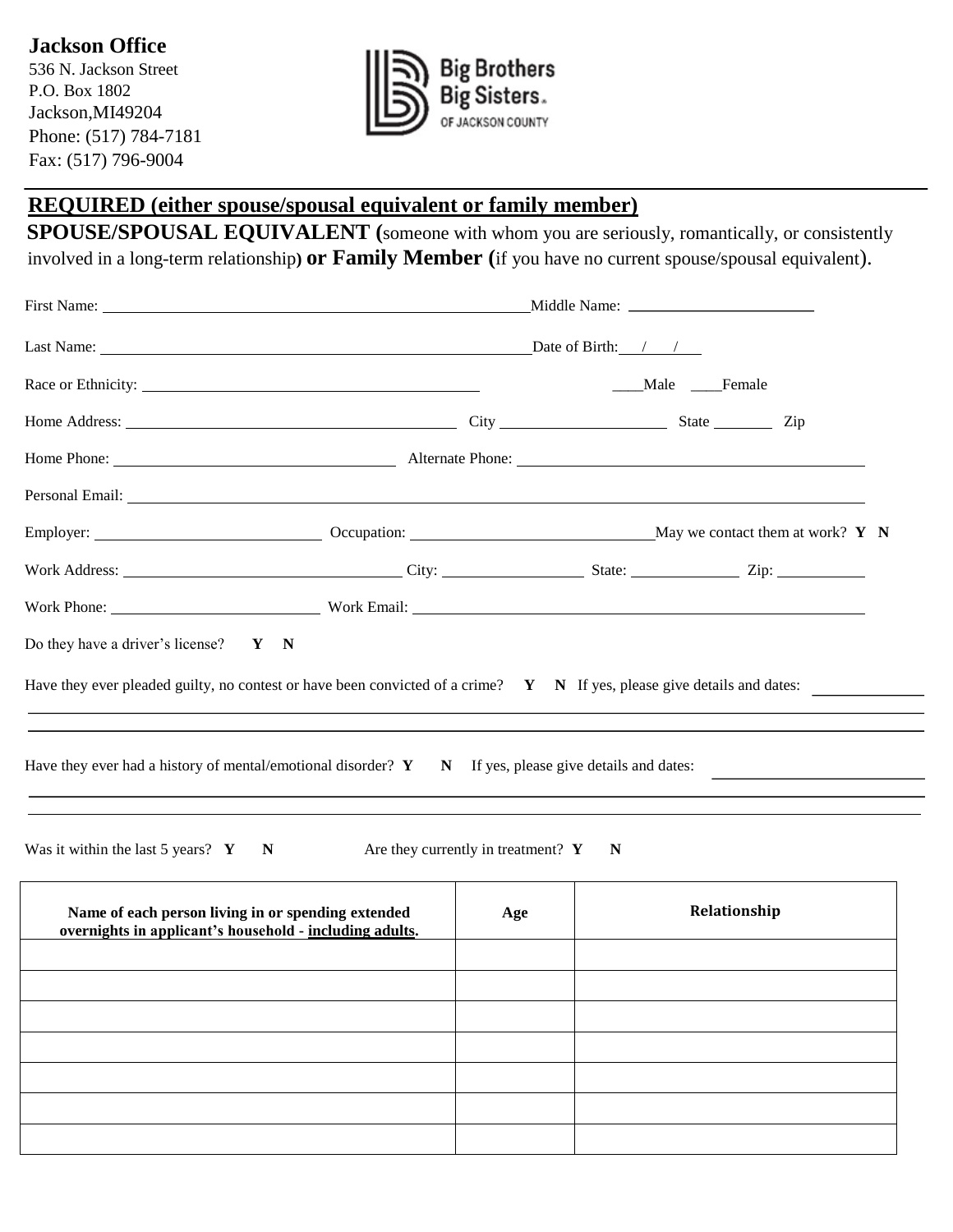# **Jackson Office**

536 N. Jackson Street P.O. Box 1802 Jackson,MI49204 Phone: (517) 784-7181 Fax: (517) 796-9004



#### **REFERENCES:**

| years.<br><b>WORK OR SCHOOL</b>                                                                                                                                                                                                                                                                                                                              |  |  |
|--------------------------------------------------------------------------------------------------------------------------------------------------------------------------------------------------------------------------------------------------------------------------------------------------------------------------------------------------------------|--|--|
| Name: <u>Name:</u> Name: News <sup>2</sup> Nears known: Nears known: Nears known: Nears known: Nears known: Near News <sup>2</sup> Nears known: News <sup>2</sup> Near News <sup>2</sup> Near News <sup>2</sup> Near News <sup>2</sup> Near News <sup>2</sup> Near News <sup>2</sup> News <sup>2</sup> News <sup>2</sup> News <sup>2</sup> News <sup>2</sup> |  |  |
| Address: <u>City:</u> City: City: State: City: City: City: City: City: City: City: City: City: City: City: City: City: City: City: City: City: City: City: City: City: City: City: City: City: City: City: City: City: City: City:                                                                                                                           |  |  |
| Day time Phone #: Fax #: Fax #: Email:                                                                                                                                                                                                                                                                                                                       |  |  |
| PERSONAL (Non-Family Member)                                                                                                                                                                                                                                                                                                                                 |  |  |
| Address: <u>City:</u> City: City: State: Zip: Zip:                                                                                                                                                                                                                                                                                                           |  |  |
| Day time Phone #: $\frac{Fax \#: x}{Fax \#: x}$ Email: $\frac{Fax}{Fax \#: x}$                                                                                                                                                                                                                                                                               |  |  |
| two, use the other side of the form.<br>YOUTH SERVING ORGANIZATION (required if you have served as paid staff or a volunteer in any such organization)                                                                                                                                                                                                       |  |  |
|                                                                                                                                                                                                                                                                                                                                                              |  |  |
| Address: <u>City: City: State: Zip:</u><br>Day time Phone #: Fax #: Fax #: Email:                                                                                                                                                                                                                                                                            |  |  |
| YOUTH SERVING ORGANIZATION<br>Name: Years known:                                                                                                                                                                                                                                                                                                             |  |  |
|                                                                                                                                                                                                                                                                                                                                                              |  |  |
| Day time Phone #: $\frac{Fax \#: x}{Fax \#: x}$ Email:<br>I understand that:                                                                                                                                                                                                                                                                                 |  |  |

#### **If accepted into the BBBS programs:**

- I authorize the use of my photograph in the promotion of and reporting on agency programs and events
- I will provide proof of auto insurance and a copy of a valid drivers license (for community based programs) and I certify that I will immediately notify BBBS staff of any lapse in insurance or change in driver's license status. I understand that BBBS of Jackson may on a periodic basis, confirm the existence of these requirements.

**Signature: \_\_\_\_\_\_\_\_\_\_\_\_\_\_\_\_\_\_\_\_\_\_\_\_\_\_\_\_\_\_\_\_\_\_\_\_\_\_\_\_\_\_\_\_\_\_\_\_\_ Date: \_\_\_\_\_\_\_\_\_\_\_\_\_\_\_\_\_\_\_\_\_\_\_**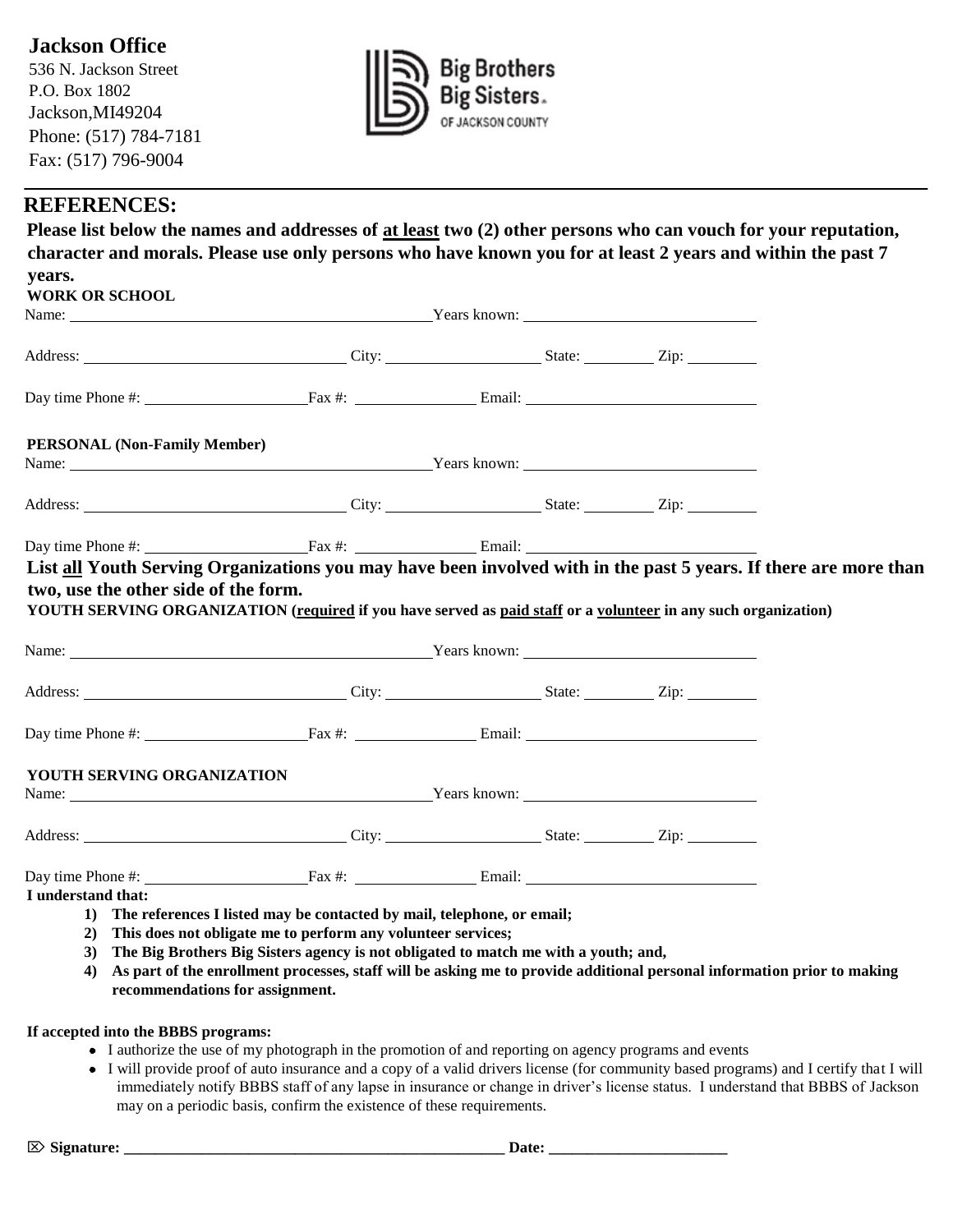536 N. Jackson Street P.O. Box 1802 Jackson,MI49204 Phone: (517) 784-7181 Fax: (517) 796-9004



#### **VOLUNTEER RELEASE OF INFORMATION**

#### **VOLUNTEER INFORMATION:**

| NAME:               |        |              |          |       |
|---------------------|--------|--------------|----------|-------|
|                     | (LAST) | (FIRST)      | (MIDDLE) |       |
|                     |        |              |          |       |
| DATE OF BIRTH:      |        | SOC. SEC. #: |          |       |
|                     |        |              |          |       |
| DRIVERS LICENSE. #: |        |              | SEX:     | RACE: |

I, \_\_\_\_\_\_\_\_\_\_\_\_\_\_\_\_\_\_\_\_\_\_\_\_\_\_\_\_\_\_\_\_\_\_\_\_\_\_, do hereby authorize Big Brothers Big Sisters of Jackson County (BBBS), or any agent of BBBS to contact any of my previous employers or to contact schools, companies, corporations, law enforcement agencies, persons and educational institutions, any counselors or therapists I may have had contact with to supply any information concerning my background. I understand that any documentation received will be used to help determine my eligibility as a volunteer, will become part of my confidential file, and will expire upon termination of direct service with BBBS. I release all such persons/institutions from liability or damages as a result of inquiry or furnishing the information.

Furthermore, I, the undersigned, authorize the Jackson Police Department, Record Station, to conduct a criminal background check by name and identifiers to determine the existence of any arrest or misdemeanor ticket violation and furnish a response to Big Brothers Big Sisters of Jackson County, Inc.

Finally, I authorize the use of my photograph in the promotion of and reporting on agency programs and events.

(Name-Please Print) (Home Phone Number)

(Address) (County, City, State & Zip)

(Signature) (Date)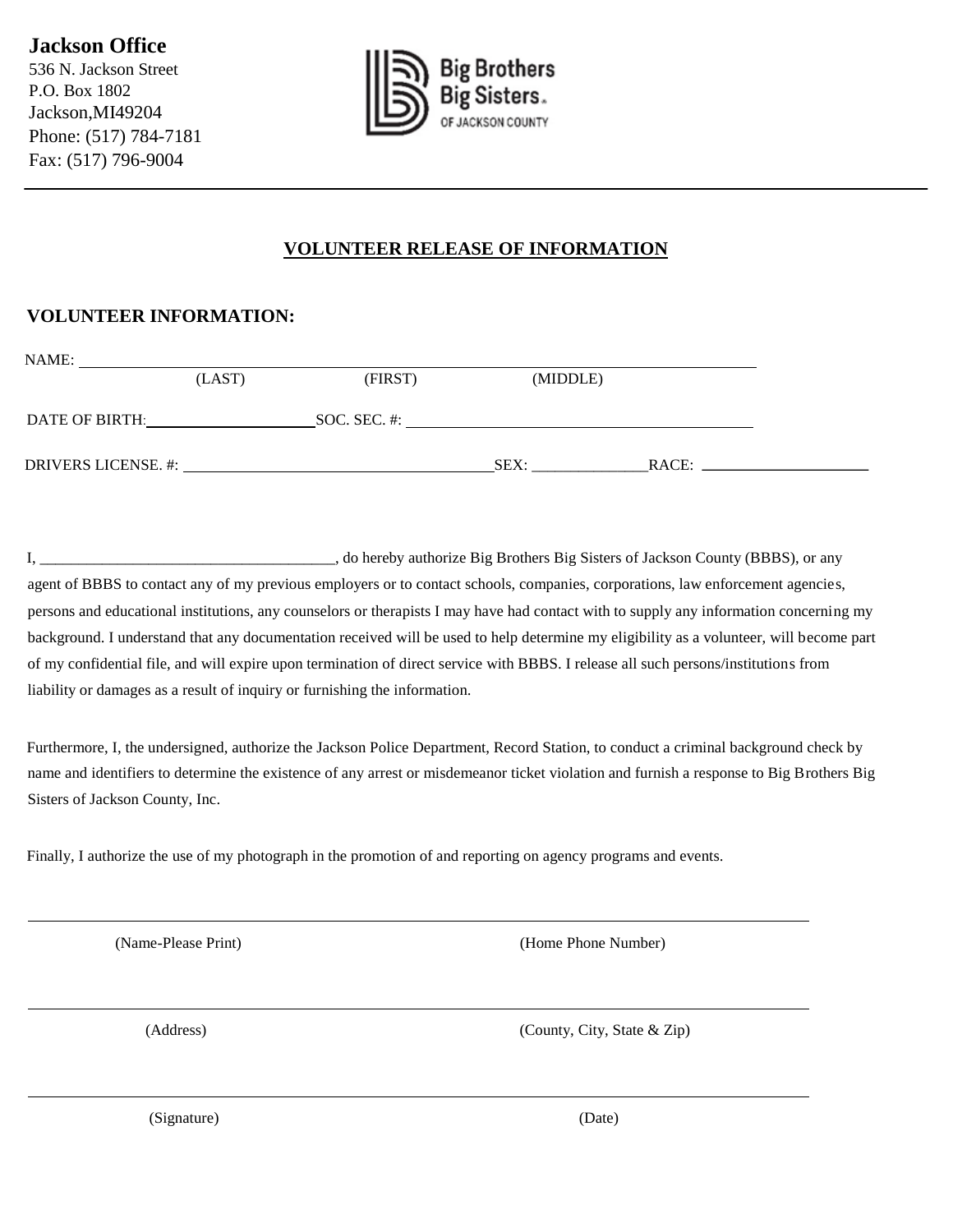**Jackson Office**  536 N. Jackson Street P.O. Box 1802 Jackson,MI49204 Phone: (517) 784-7181 Fax: (517) 796-9004



Big Brothers Big Sisters of Jackson County Inc.

Certification of Driver's License and Vehicle Insurance

#### POLICY STATEMENT:

In the interest of safeguarding all participants in the Big Brothers Big Sisters (BBBS) program, BBBS of Jackson requires any motor vehicles used in conjunction with BBBS activities are insured to the extent required by the State of Michigan. Additionally, any individual operating a motor vehicle for BBBS purposes must possess a valid motor vehicle operator's license.

In the interest of safeguarding all participants in the Big Brothers Big Sisters (BBBS) program, BBBS of Jackson County Inc. must have **documentation** that any motor vehicles used in conjunction with BBBS activities are insured to the extent required by the State of Michigan. Additionally, any individual operating a motor vehicle for BBBS purposes must provide **documentation**, as required by BBBS, that they possess a valid motor vehicle operator's license.

These licensing and insurance requirements apply to volunteers operating a motor vehicle while transporting BBBS client(s) and employees who operate motor vehicles in the course of their work duties. This requirement does not apply to BBBS Board of Director members traveling to and from meetings and events.

Documentation will be provided as follows:

The volunteer or staff member, upon entry into the BBBS program, will provide evidence of a valid operator's license and vehicle insurance on any vehicle that may be used to transport clients or in association with work duties respectively. The volunteer or staff member will also be required to sign a certification statement agreeing to immediately notify BBBS staff of any lapse in insurance or change in driver's license status. BBBS of Jackson may, on a periodic basis, confirm the existence of these requirements.

------------------------------------------------------------------------------------------------------------

# **Big Brothers Big Sisters Certification of Driver's License and Vehicle Insurance**

\_\_\_\_\_\_\_\_\_\_\_\_\_\_\_\_\_\_\_\_\_\_\_\_\_\_\_\_\_\_\_\_\_\_\_\_\_\_\_\_\_\_\_\_\_\_\_\_\_ \_\_\_\_\_\_\_\_\_\_\_\_\_\_\_\_\_\_

I, \_\_\_\_\_\_\_\_\_\_\_\_\_\_\_\_\_\_\_\_\_\_\_\_\_\_\_\_\_\_\_\_\_\_\_, certify that I will immediately notify BBBS staff of any lapse in insurance or change in driver's license status. I understand that BBBS of Jackson may, on a periodic basis, confirm the existence of these requirements.

Signature Date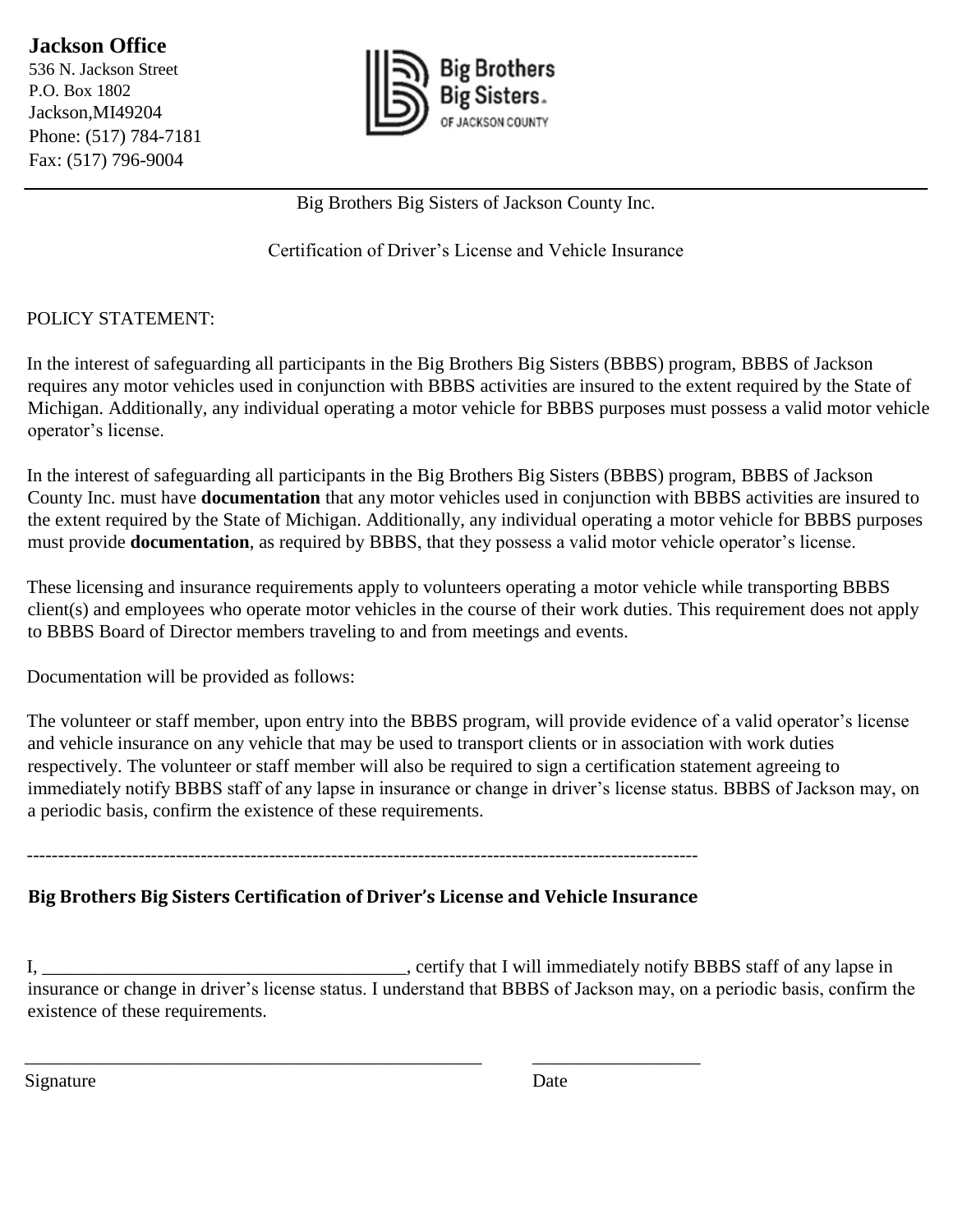# **Jackson Office**

536 N. Jackson Street P.O. Box 1802 Jackson,MI49204 Phone: (517) 784-7181 Fax: (517) 796-9004



# **PROGRAM DESCRIPTION**

# *You can make a BIG impact by being a Big Brother or Big Sister!*

Big Brothers Big Sisters of Jackson County is seeking extraordinary men and women to extend their hearts and develop a friendship with a child in our community.

There are two mentoring opportunities with Big Brothers Big Sisters and within each of these programs are specialized mentoring opportunities:

#### **Community Based**

- The matches are able to schedule their own activities within the community.
- This mentoring relationship will endure for **at least one year**, and at most a lifetime! The mentor
- and mentee must meet a minimum of 1 hour per week (or four hours monthly).
- Meeting times and activities are determined between the mentor and mentee.
- Couples ( married or two individuals of the same gender) may mentor a child together.

#### **SITE Based**

#### **Bigs In-Schools**

- The mentor joins his/her mentee at a school during the recess-lunch period (usually 40 minutes) for **one day each week, for one calendar year, but not over the summer**.
- The mentors and mentees participate in activities such as eating lunch together, playing games, working on academics or just taking a walk on the school grounds. Bigs In-Schools is a perfect
- way to gain a greater sense of community.
- **SITE Based Plus** o Mentors can choose to add elements of the Community Based program to the existing Bigs in Schools program which could involve taking their Little off the school campus for lunch or a trip to an employer or to attend one or more of our scheduled BBBSJC events.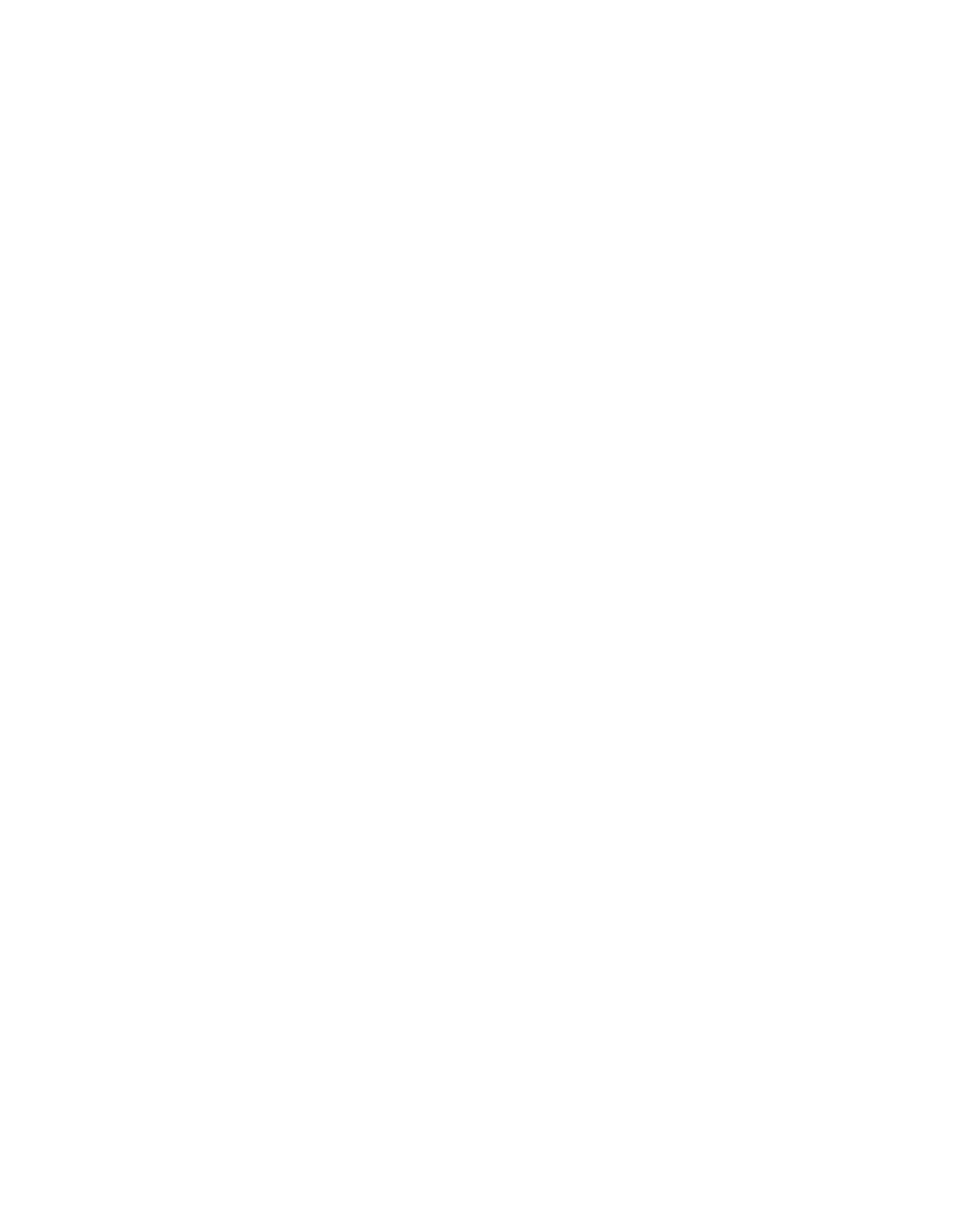# **CENTRAL REGISTRY CLEARANCE REQUEST Copy Photo ID Here**

Michigan Department of Health and Human Services

**or**

**Attach a Separate Page**

#### **SECTION 1 INFORMATION ON PERSON BEING CLEARED**

| Name, (First, Middle, Last)                                                                                                                                                                                                                                                                                                                                                                                                                          | Signature Required for Individual Being Cleared                                |              | Date                                  |  |  |
|------------------------------------------------------------------------------------------------------------------------------------------------------------------------------------------------------------------------------------------------------------------------------------------------------------------------------------------------------------------------------------------------------------------------------------------------------|--------------------------------------------------------------------------------|--------------|---------------------------------------|--|--|
| Also Known as Name (AKA)                                                                                                                                                                                                                                                                                                                                                                                                                             | <b>Social Security Number</b>                                                  |              | Date of Birth                         |  |  |
| Address                                                                                                                                                                                                                                                                                                                                                                                                                                              | City                                                                           | <b>State</b> | Zip Code                              |  |  |
| <b>Phone Number</b>                                                                                                                                                                                                                                                                                                                                                                                                                                  | Email                                                                          |              |                                       |  |  |
| am completing this for myself.<br>I would like to pick up my results in                                                                                                                                                                                                                                                                                                                                                                              |                                                                                |              | County (For Michigan Residents Only). |  |  |
| <b>SECTION 2 REQUESTER INFORMATION</b>                                                                                                                                                                                                                                                                                                                                                                                                               |                                                                                |              |                                       |  |  |
| <b>Check Appropriate Box</b><br>$\sqrt{}$ Volunteer Agency<br>Adoption/Foster Care Home Screening<br>Employer<br>Other                                                                                                                                                                                                                                                                                                                               | Court/Law-Enforcement/Department of<br><b>Corrections/Prosecuting Attorney</b> |              |                                       |  |  |
| Name of Agency or Organization                                                                                                                                                                                                                                                                                                                                                                                                                       | Name of Requester                                                              |              |                                       |  |  |
| Big Brothers Big Sisters of Jackson County                                                                                                                                                                                                                                                                                                                                                                                                           | Karen Smith                                                                    |              |                                       |  |  |
| <b>Address</b>                                                                                                                                                                                                                                                                                                                                                                                                                                       | City                                                                           | <b>State</b> | Zip Code                              |  |  |
| 536 N. Jackson Street                                                                                                                                                                                                                                                                                                                                                                                                                                | Jackson                                                                        | MI           | 49201                                 |  |  |
| Email                                                                                                                                                                                                                                                                                                                                                                                                                                                | Fax                                                                            |              | <b>Phone Number</b>                   |  |  |
| 517-784-7181<br>517-796-9004<br>ksmith@bbbsjackson.org                                                                                                                                                                                                                                                                                                                                                                                               |                                                                                |              |                                       |  |  |
| Employers/Volunteer Agencies will ONLY receive responses of NO central registry if the person being cleared has approved this request<br>with their signature. Employers/volunteer agencies will NOT receive notification if the name submitted has any central registry hits per CPL<br>722.627. For questions about completing this form, please contact the local Michigan Department of Health and Human Services, see<br>attached contact list. |                                                                                |              |                                       |  |  |
| This clearance does not identify individuals who may have child abuse/neglect history in other states, territories or tribal trust land.                                                                                                                                                                                                                                                                                                             |                                                                                |              |                                       |  |  |
| The confidentiality of central registry information is protected by Sections 7 through 7j of the Michigan Child Protection Law (MCL 722.627-<br>722.627j). Anyone who violates this protection is guilty of a misdemeanor and is civilly liable for damages.                                                                                                                                                                                         |                                                                                |              |                                       |  |  |
| The Michigan Department of Health and Human Services (MDHHS) does not discriminate against any individual or group because of race,<br>religion, age, national origin, color, height, weight, marital status, genetic information, sex, sexual orientation, gender identity or expression,<br>political beliefs or disability.                                                                                                                       |                                                                                |              |                                       |  |  |

DHS-1929 (Rev. 4-21) Previous edition obsolete. 1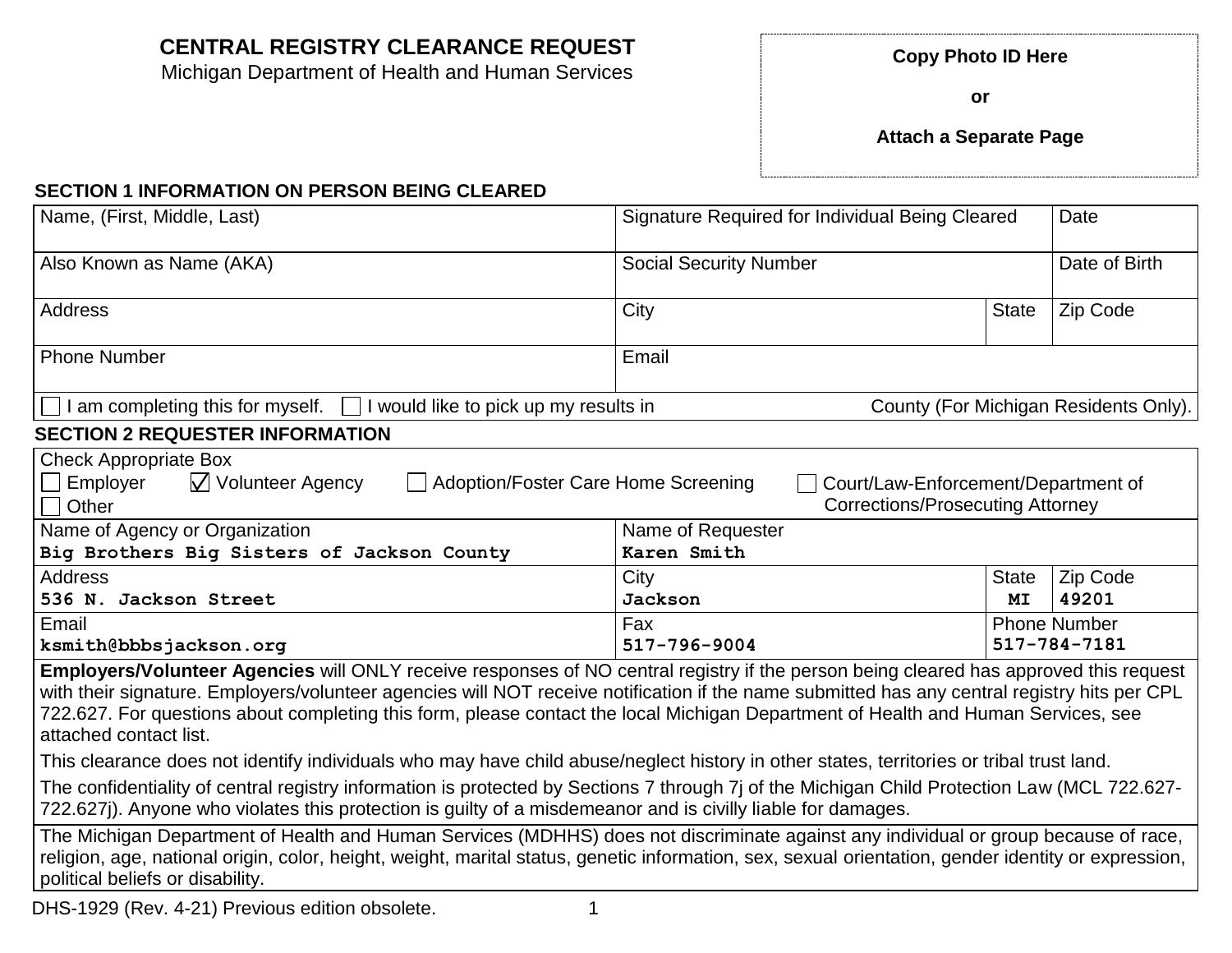### **INSTRUCTIONS FOR FILLING OUT THE DHS-1929**

Michigan Department of Health and Human Services

**Michigan residents requesting clearance on themselves** (You must possess a Michigan identification) Complete section one and sign the form in the box provided. Include a copy of your Michigan picture identification (driver's license or passport are most acceptable). Please NOTE, the results will only be sent to the address on your picture identification. Submit your DHS-1929 form with identification to MDHHS for processing. See the attached list for MDHHS county office locations and contact numbers.

#### **Michigan agencies, schools, preschool. daycare providers, employers and volunteer agencies**

The person being cleared completes section one, signs the form and adds a copy of their picture identification (driver's license or passport are most acceptable). The requester completes section two with name of agency, name of requester, address, phone, email and fax number. Submit the DHS-1929 with identification to MDHHS for processing. See the attached list for MDHHS county office locations and contact numbers.

#### **Individuals outside of Michigan**

For out of state Individuals requesting clearance on themselves, complete section one and sign the form. Include a copy of your state picture identification (driver's license or passport are most acceptable). Please NOTE, the results will only be sent to the address on your picture identification. Submit your request to Michigan Department of Health and Human Services fax 517-763-0280.

#### **Agencies, schools, preschool. daycare providers, employers and volunteer agencies outside of Michigan**

For out of state agencies, the person being cleared completes section one, signs the form and adds a copy of their state picture identification (driver's license or passport are most acceptable). The requester completes section two with name of agency, name of requester, address, phone, email and fax number. Submit your request to Michigan Department of Health and Human Services fax 517-763-0280.

#### **Out-of-State Adoption and Foster Home Screening**

Please access our website at www.michigan.gov/MDHHS and follow the instructions for submitting an outstate request for adoption and foster home screening. For questions contact 517-284-9740.

#### **Michigan Camp Volunteers and Employees (All Types)**

Please contact the Department of Licensing and Regulatory Affairs, Bureau of Community Health Systems at 866-685-0006 or [www.michigan.gov/lara](http://www.michigan.gov/lara) Submit completed form BCHS-camp 001 (Rev 1/16) to the address on the form.

Outstate government agencies requesting information, please access our website at [www.michigan.gov/DHHS](http://www.michigan.gov/DHHS) follow the links to child abuse and neglect or call 517-241-9794.

If a person is listed on central registry the results will only be sent to the individual at the address on their photo identification.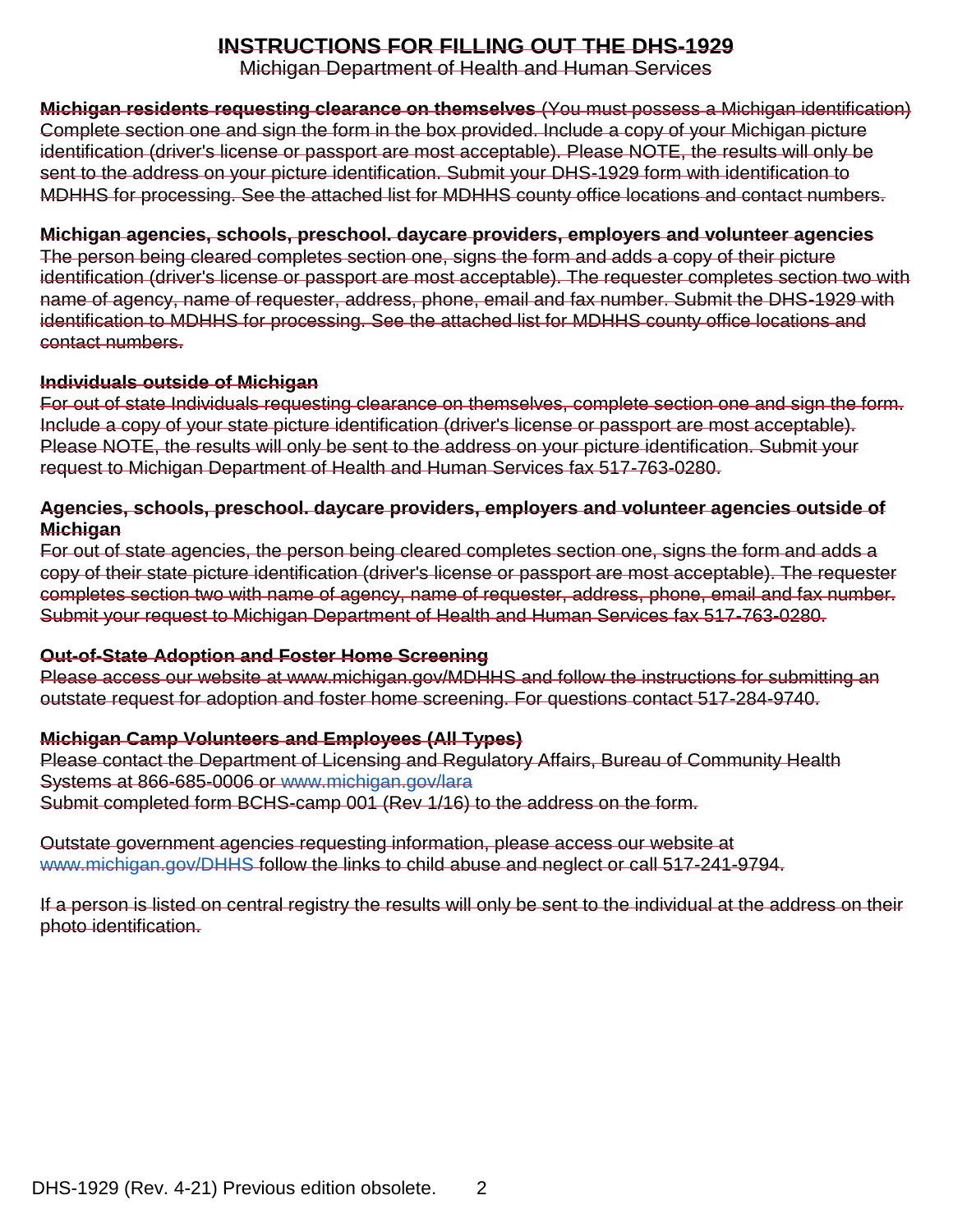| County           | <b>Address</b>                                           | Phone        | <b>Fax</b>   |
|------------------|----------------------------------------------------------|--------------|--------------|
| Alcona           | 410 E. Main St. Harrisville MI 48740                     | 989-724-9000 | 989-362-6629 |
| Alger            | 234 W. Baraga Ave, Marquette 49855<br>(Courthouse Annex) | 906-628-7002 | 906-387-4710 |
| Allegan          | 3255 122nd., Ste. 300 Allegan, MI 49010                  | 269-673-7700 | 269-673-7795 |
| Alpena           | 711 W. Chisholm St., Alpena, MI 49707                    | 989-354-7200 | 989-354-7242 |
| Antrim           | 203 E. Cayuga St., PO Box 316, Bellaire, MI 49615        | 231-533-8664 | 231-533-8740 |
| Arenac           | 3709 Deep River Rd., Standish, MI 48658                  | 989-846-5500 | 989-846-4365 |
| <b>Baraga</b>    | 108 Main St., PO Box 10, Baraga, MI 49908                | 906-353-4700 | 906-353-8415 |
| Barry            | 430 Barfield Dr., Hastings, MI 49058                     | 269-948-3200 | 269-948-4101 |
| <b>Bay</b>       | 1399 W. Center Rd., Essexville, MI 48732                 | 989-895-2100 | 989-895-2494 |
| Benzie           | 448 Court Plaza Govt. Ctr., PO Box 114, Beulah, MI 49617 | 231-882-1330 | 231-882-9078 |
| Berrien          | 401 Eighth St., PO Box 1407, Benton Harbor, MI 49023     | 269-934-2000 | 269-934-2115 |
| <b>Branch</b>    | 388 Keith Wilhelm Dr., Coldwater, MI 49036               | 517-279-4200 | 517-278-5346 |
| Calhoun          | 190 E. Michigan Ave., PO Box 490, Battle Creek, MI 49016 | 269-966-1284 | 269-966-2837 |
| Cass             | 325 M-62, Cassopolis, MI 49031                           | 269-445-0200 | 269-445-0298 |
| Charlevoix       | 2229 Summit Park Dr., Petoskey, MI 49770                 | 231-348-1600 | 231-347-6211 |
| Cheboygan        | 827 S. Huron St., Cheboygan, MI 49721                    | 231-627-8500 | 231-627-8546 |
| Chippewa         | 463 East 3 Mile Rd., Sault Ste. Marie, MI 49783          | 906-635-4100 | 906-635-4173 |
| Clare            | 725 Richard Dr., Harrison, MI 48625                      | 989-539-4260 | 989-539-4200 |
| Clinton          | 105 W. Tolles Rd., St. Johns, MI 48879                   | 989-224-5500 | 989-224-3896 |
| Crawford         | 230 Huron Grayling, MI 49738                             | 989-348-7691 | 989-348-2838 |
| <b>Delta</b>     | 305 Ludington St., Escanaba, MI 49829                    | 906-786-5394 | 906-786-5350 |
| <b>Dickinson</b> | 1401 Carpenter Ave. Ste. A, Iron Mountain, MI 49801      | 906-779-4100 | 906-774-2775 |
| Eaton            | 1050 Independence Blvd., Charlotte, MI 48813             | 517-543-0860 | 517-543-2125 |
| Emmet            | 2229 Summit Park Dr., Petoskey, MI 49770                 | 231-348-1600 | 231-347-6211 |
| Genesee          | 125 E. Union St., P.O. Box 1628, Flint, MI 48501         | 810-760-2550 | 810-760-2745 |
| Gladwin          | 675 E. Cedar Ave., Gladwin, MI 48624                     | 989-426-3300 | 989-426-3353 |
| Gogebic          | 301 E. Lead St., Bessemer, MI 49911                      | 906-663-6200 | 906-663-6230 |
| Gd Traverse      | 701 S. Elmwood Ste.19, Traverse City, MI 49684           | 231-941-3900 | 231-941-0037 |
| Gratiot          | 201 Commerce Dr., Ithaca, MI 48847                       | 989-875-5181 | 989-875-2811 |
| <b>Hillsdale</b> | 40 Care Dr., Hillsdale, MI 49242                         | 517-439-2200 | 517-439-0015 |
| Houghton         | 47420 State Hwy. M-26 Ste. 62, Houghton, MI 49931        | 906-482-0500 | 906-487-7726 |
| <b>Huron</b>     | 1911 Sand Beach Rd., Bad Axe, MI 48413                   | 989-269-9201 | 989-269-9875 |
| Ingham           | 5303 S. Cedar St., Lansing, MI 48911                     | 517-887-9400 | 517-887-9500 |
| <b>Jonia</b>     | 920 E. Lincoln, Ionia, MI 48846                          | 616-527-5200 | 616-527-1849 |
| <b>losco</b>     | 2145 E. Huron Rd., East Tawas, MI 48730                  | 989-362-0300 | 989-362-6629 |
| <b>Iron</b>      | 337 Brady Ave., PO Box 250, Caspian, MI 49915            | 906-265-9958 | 906-265-6390 |
| <b>Isabella</b>  | 1919 Parkland Dr., Mt. Pleasant, MI 48858                | 989-772-8400 | 989-772-8460 |
| <b>Jackson</b>   | 301 E. Louis Glick Hwy., Jackson, MI 49201               | 517-780-7400 | 517-780-7160 |
| <b>Kalamazoo</b> | 427 E. Alcott St., Kalamazoo, MI 49001                   | 269-337-4900 | 269-337-5179 |
| <b>Kalkaska</b>  | 503 North Birch St., Kalkaska, MI 49646                  | 231-258-1200 | 231-258-4482 |
| Kent             | 121 Franklin St. SE Ste. 200, Grand Rapids, MI 49507     | 616-248-1000 | 616-248-1059 |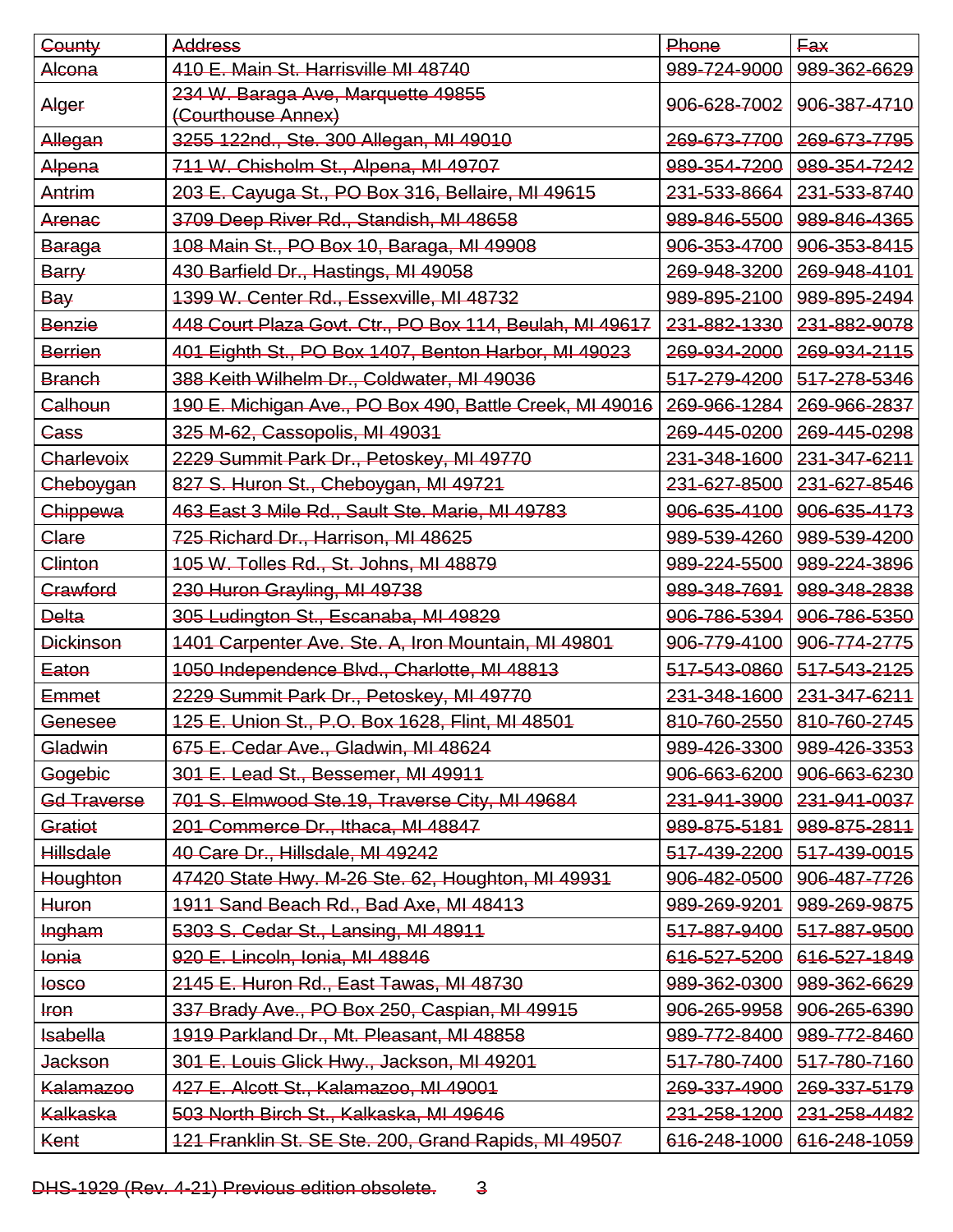| County             | <b>Address</b>                                               | Phone        | <b>Eax</b>   |
|--------------------|--------------------------------------------------------------|--------------|--------------|
| Keweenaw           | 3616 Highway US-41, PO Box 351, Mohawk, MI 49950             | 906-337-3302 | 906-337-1131 |
| Lake               | 5653 S. M-37, Baldwin, MI 49304                              | 231-745-8159 | 231-745-2930 |
| Lapeer             | 1505 Suncrest Dr., Lapeer, MI 48446                          | 810-667-0800 | 810-667-0795 |
| Leelanau           | 701 S. Elmwood Ste. 19, Traverse City, MI 49684              | 231-941-3900 | 231-941-0037 |
| Lenawee            | 1040 S. Winter St. Ste. 3013, Adrian, MI 49221               | 517-264-6300 | 517-264-6357 |
| Livingston         | 2300 E. Grand River Ste. 1, Howell, MI 48843                 | 517-548-0200 | 517-548-0298 |
| <b>Luce</b>        | 500 W. McMillan, Newberry, MI 49868                          | 906-293-5144 | 906-293-3857 |
| <b>Mackinac</b>    | 199 Ferry Lane, Saint Ignace, MI 49781                       | 906-643-9550 | 906-643-7467 |
| Macomb             | 44777 North Gratiot, Ste A, Clinton Township, MI 48036       | 586-469-7700 | 586-346-9888 |
| Macomb             | 13041 E. 10 Mile Rd. Warren, MI 48089                        | 586-427-0600 | 586-427-0668 |
| Macomb             | 41227 Mound Rd. Ste. A, Sterling Heights, MI 48314           | 586-254-1500 | 586-254-8029 |
| Manistee           | 1672 US 31 South, Manistee, MI 49660                         | 231-723-8375 | 231-398-2106 |
| Marquette          | Courthouse Annex, 234 W. Baraga Ave.,<br>Marquette, MI 49855 | 906-228-9691 | 906-228-3393 |
| Mason              | 915 Diana St., Ludington, MI 49431                           | 231-845-7391 | 231-843-1430 |
| Mecosta            | 800 Water Tower Rd., Big Rapids, MI 49307                    | 231-796-4300 | 231-796-0799 |
| Menominee          | 2612 10th St., Menominee, MI 49858                           | 906-863-9965 | 906-863-7426 |
| Midland            | 1509 Washington, Ste. A, Midland, MI 48641                   | 989-835-7040 | 989-835-7597 |
| Missaukee          | 10641 W. Watergate Rd., Cadillac, MI 49601                   | 231-779-4500 | 231-779-4507 |
| Monroe             | 903 S. Telegraph, Ste. A, Monroe, MI 48161                   | 734-243-7200 | 734-243-1660 |
| Montcalm           | 609 N. State, PO Box 278, Stanton, MI 48888                  | 989-831-8400 | 989-831-8496 |
| Montmorency        | 13210 M-33, Atlanta, MI 49709                                | 989-785-4218 | 989-785-2302 |
| Muskegon           | 2700 Baker St., PO Box 4290, Muskegon Heights, MI 49444      | 231-733-3700 | 231-733-3872 |
| Newaygo            | 1018 Newell, PO Box 640, White Cloud, MI 49349               | 231-689-5500 | 231-689-5586 |
| <b>Oakland</b>     | 51111 Woodward Ave., Pontiac, MI 48342                       | 248-975-5700 | 248-975-5550 |
| Oceana             | 4081 W. Polk Rd., Hart, MI 49420                             | 231-873-7251 | 231-873-3803 |
| Ogemaw             | 444 E. Houghton Ave., West Branch, MI 48661                  | 989-345-5135 | 989-345-4688 |
| Ontonagon          | 408 Cooper St., Ste. B, Ontonagon, MI 49953                  | 906-884-4951 | 906-884-6323 |
| Osceola            | 800 Water Tower Rd., Big Rapids, MI 49307                    | 231-796-4300 | 231-796-0799 |
| Oscoda             | 200 W. Fifth St., Mio, MI 48647                              | 989-826-4000 | 989-826-3961 |
| Otsego             | 931 S. Otsego Ave., Gaylord, MI 49735                        | 989-732-1702 | 989-732-8715 |
| Ottawa             | 12185 James St. Ste. 200, Holland, MI 49424                  | 616-394-7200 | 616-395-5526 |
| Presque Isle       | 164 N. Fourth St., Rogers City, MI 49779                     | 989-734-2108 | 989-734-2767 |
| Roscommon          | 715 S. Loxley Rd., Houghton Lake, MI 48629                   | 989-366-2300 | 989-366-2304 |
| Saginaw            | 411 E. Genesee, PO Box 5070, Saginaw, MI 48605               | 989-758-1100 | 989-758-2710 |
| St. Clair          | 220 Fort St., Port Huron, MI 48060                           | 810-966-2000 | 810-966-2025 |
| St. Joseph         | 692 E. Main St., Centreville, MI 49032                       | 269-467-1200 | 269-467-1229 |
| <b>Sanilac</b>     | 515 S. Sandusky Rd., Sandusky, MI 48471                      | 810-648-4420 | 810-648-4432 |
| <b>Schoolcraft</b> | Courthouse Annex, 234 W. Baraga Ave.,<br>Marquette, MI 49855 | 906-341-2114 | 906-341-2110 |
| Shiawassee         | 1720 E. Main St. Ste. 1, Owosso, MI 48867                    | 989-725-3200 | 989-725-3308 |
| <b>Tuscola</b>     | 1365 Cleaver Rd., Caro, MI 48723                             | 989-673-9100 | 989-673-9209 |
| Van Buren          | 57150 CR 681, Hartford, MI 49057                             | 269-621-2800 | 269-621-2927 |

DHS-1929 (Rev. 4-21) Previous edition obsolete. 4